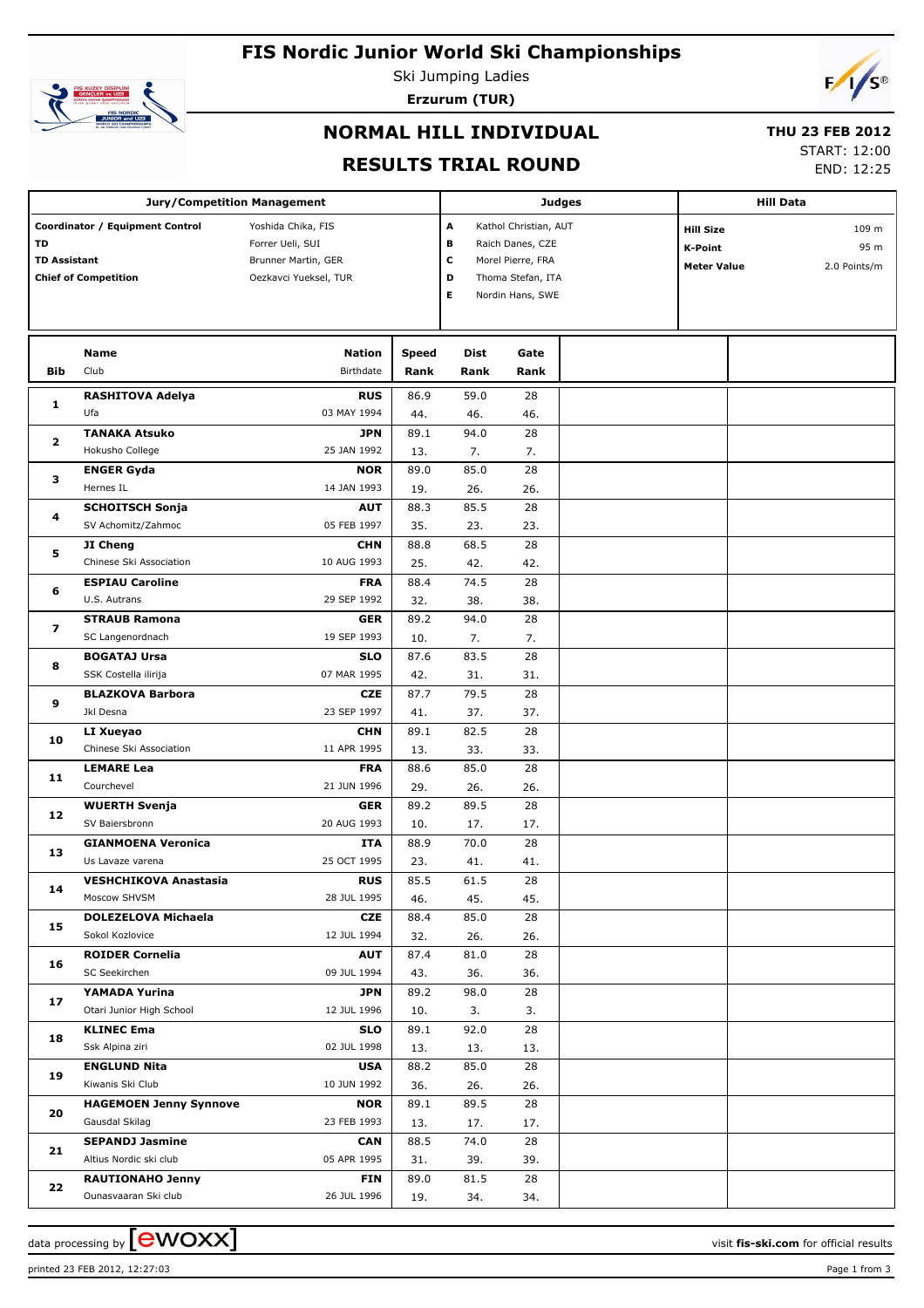



Ski Jumping Ladies **Erzurum (TUR)**



# **NORMAL HILL INDIVIDUAL**

#### **THU 23 FEB 2012**

### **RESULTS TRIAL ROUND**

START: 12:00 END: 12:25

|     | Name                            | <b>Nation</b> | <b>Speed</b> | Dist        | Gate            |  |
|-----|---------------------------------|---------------|--------------|-------------|-----------------|--|
| Bib | Club                            | Birthdate     | Rank         | Rank        | Rank            |  |
|     | <b>LUSSI Nina</b>               | <b>USA</b>    | 89.7         | 81.5        | 28              |  |
| 23  | New York Ski Ed Foundation      | 29 MAR 1994   | 4.           | 34.         | 34.             |  |
|     | <b>DEJMKOVA Natalie</b>         | CZE           | 89.4         | 92.0        | 28              |  |
| 24  | Sk Jested liberec               | 15 SEP 1996   | 6.           | 13.         | 13.             |  |
|     | <b>KEIL Katharina</b>           | <b>AUT</b>    | 89.0         | 85.5        | 28              |  |
| 25  | NST Salzkammergut               | 19 APR 1993   | 19.          | 23.         | 23.             |  |
|     | <b>ROGELJ Spela</b>             | <b>SLO</b>    | 88.9         | 97.5        | 28              |  |
| 26  | SSK Costella Ilirija            | 08 NOV 1994   | 23.          | 4.          | 4.              |  |
|     |                                 | <b>CHN</b>    |              | 86.5        | 28              |  |
| 27  | LIU Qi                          |               | 89.0         |             |                 |  |
|     | Chinese Ski association         | 27 FEB 1996   | 19.          | 21.         | 21.             |  |
| 28  | <b>ITO Yuki</b>                 | <b>JPN</b>    | 89.1         | 94.5        | 28              |  |
|     | Shimokawa Syogyo High School    | 10 MAY 1994   | 13.          | 6.          | 6.              |  |
| 29  | <b>STEEN HANSEN Synne</b>       | <b>NOR</b>    | 90.1         | 83.0        | 28              |  |
|     | Pors IF                         | 01 JAN 1993   | 3.           | 32.         | 32.             |  |
| 30  | <b>HENRICH Taylor</b>           | <b>CAN</b>    | 88.7         | 89.5        | 28              |  |
|     | Altius Nordic ski club          | 01 NOV 1995   | 27.          | 17.         | 17.             |  |
| 31  | <b>HARALAMBIE Dana Vasilica</b> | <b>ROU</b>    | 88.6         | 84.0        | 28              |  |
|     | <b>ACS Sacele</b>               | 14 AUG 1997   | 29.          | 30.         | 30.             |  |
|     | <b>ALTHAUS Katharina</b>        | <b>GER</b>    | 89.1         | 93.0        | 28              |  |
| 32  | SC Oberstdorf                   | 23 MAY 1996   | 13.          | 10.         | 10.             |  |
|     | <b>KUSTOVA Alexandra</b>        | <b>RUS</b>    | 85.6         | 62.5        | 28              |  |
| 33  | Magadan                         | 26 AUG 1998   | 45.          | 44.         | 44.             |  |
|     | <b>MALSINER Manuela</b>         | ITA           | 89.4         | 93.0        | 28              |  |
| 34  | Ski Club gardena                | 15 DEC 1997   | 6.           | 10.         | 10.             |  |
|     | <b>CLAIR Julia</b>              | <b>FRA</b>    | 87.8         | 85.5        | 28              |  |
| 35  | Xonrupt                         | 20 MAR 1994   | 40.          | 23.         | 23.             |  |
|     | <b>LUNDBY Maren</b>             | <b>NOR</b>    | 88.4         | 86.0        | 28              |  |
| 36  | Kolbukameratene                 | 07 SEP 1994   | 32.          | 22.         | 22.             |  |
|     | <b>HOELZL Chiara</b>            | <b>AUT</b>    | 88.2         | 71.5        | 28              |  |
| 37  | SV Schwarzach                   | 18 JUL 1997   | 36.          | 40.         | 40.             |  |
|     | <b>MATTEL Coline</b>            | <b>FRA</b>    | 88.8         | 91.0        | 28              |  |
| 38  | Les Contamines Montjoie         | 03 NOV 1995   | 25.          |             | 16.             |  |
|     | <b>VOGT Carina</b>              |               |              | 16.<br>94.0 | 28              |  |
| 39  |                                 | <b>GER</b>    | 90.6         |             |                 |  |
|     | SC Degenfeld                    | 05 FEB 1992   | 1.           | 7.          | 7.              |  |
| 40  | <b>HENDRICKSON Sarah</b>        | <b>USA</b>    | 88.7         | 98.5        | $\overline{28}$ |  |
|     | Park City Nordic Ski Club       | 01 AUG 1994   | 27.          | 2.          | 2.              |  |
| 41  | <b>KYKKAENEN Julia</b>          | <b>FIN</b>    | 89.5         | 93.0        | 28              |  |
|     | Ounasvaaran Hiihtoseura         | 17 APR 1994   | 5.           | 10.         | 10.             |  |
| 42  | <b>MIKOVA Lucie</b>             | CZE           |              |             |                 |  |
|     | SK Jested Liberec               | 21 SEP 1994   |              |             |                 |  |
| 43  | POZUN Katja                     | <b>SLO</b>    | 88.1         | 88.0        | 28              |  |
|     | SK Zagorje                      | 07 APR 1993   | 38.          | 20.         | 20.             |  |
| 44  | <b>MA Tong</b>                  | <b>CHN</b>    | 89.4         | 92.0        | 28              |  |
|     | Chinese Ski Association         | 02 MAR 1994   | 6.           | 13.         | 13.             |  |
|     | <b>TAKANASHI Sara</b>           | <b>JPN</b>    | 89.4         | 103.0       | 28              |  |
| 45  | Kamikawa Junior High School     | 08 OCT 1996   | 6.           | 1.          | 1.              |  |
|     | <b>INSAM Evelyn</b>             | ITA           | 90.3         | 95.5        | 28              |  |
| 46  | G.S. FIAMME GIALLE              | 10 FEB 1994   | 2.           | 5.          | 5.              |  |
| 47  | <b>TIKHONOVA Sofya</b>          | <b>RUS</b>    | 87.9         | 65.5        | 28              |  |
|     | Sankt-Petersburg                | 16 NOV 1998   | 39.          | 43.         | 43.             |  |